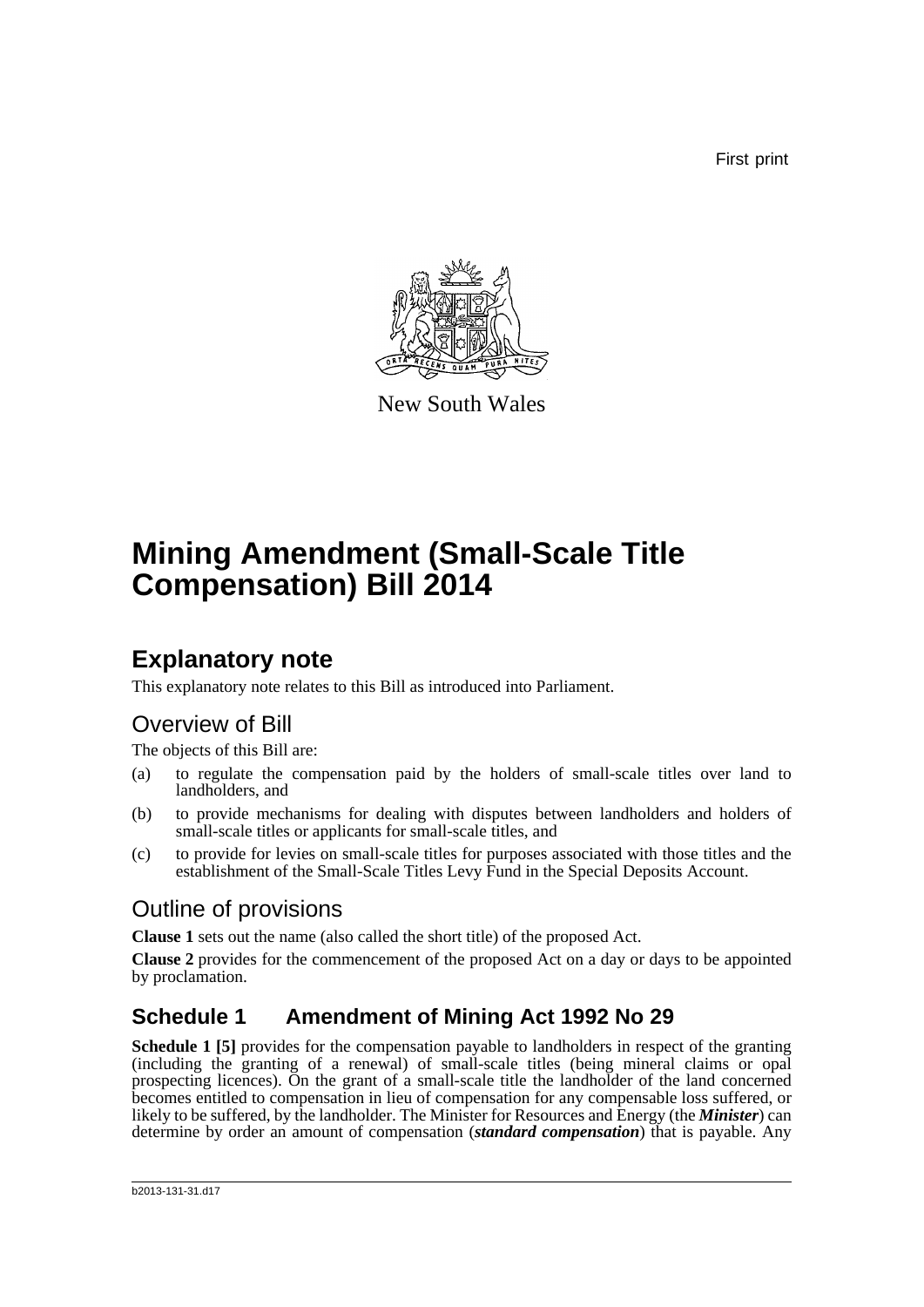such order may prescribe different amounts for different mineral claims districts or opal prospecting areas and may provide for the standard compensation to be indexed on an annual or other basis.

The Secretary of the Department of Trade and Investment, Regional Infrastructure and Services (the *Secretary*) is not permitted to grant a small-scale title unless satisfied that the applicant has paid to the collection agency on behalf of any landholder entitled to compensation the standard compensation for the term of the small-scale title (unless the applicant and landholder have entered into an agreement as an alternative to standard compensation (a *compensation agreement*)).

Regulations under the *Mining Act 1992* may nominate a government sector agency or the head of a government agency as the collection agency.

The Secretary must also be satisfied that the applicant has given the landholder a notice that states the applicant's intention to exercise rights under the small-scale title and identifies the land to which the small-scale title applies. The small-scale title cannot be granted if it is for the renewal of a mineral claim and there is an outstanding amount of compensation (other than compensation under a compensation agreement) payable by the applicant to a landholder under the mineral claim. However, the Secretary may grant a small-scale title in circumstances where there is compensation owing or where no notice has been given if the Secretary is satisfied that this is because the applicant could not sufficiently identify the landholder and has taken all reasonable steps to do so.

If there is no standard compensation applicable to a small-scale title the applicant for the title or the landholder may apply to the Land and Environment Court to determine the amount of compensation payable. The Court, in making such a determination, is to take into account any determinations of standard compensation made by the Minister. The amount of compensation determined by the Court is taken to be standard compensation in respect of the granting of the particular small-scale title and (if there is no subsequent determination of standard compensation by the Minister) the renewal of the title.

A landholder may apply to the Land and Environment Court for compensation from the holder of a small-scale title for all compensable loss suffered, or likely to be suffered, by the landholder. The Court may award such additional compensation only if satisfied that there are exceptional circumstances that justify such an award.

No appeal lies against a determination of compensation by the Minister or the Land and Environment Court.

The Minister, in determining an amount of standard compensation payable cannot vary or substitute an amount previously determined unless 5 years have passed since that determination and the Minister has caused an independent review to be conducted into the appropriate levels of standard compensation and has considered the findings of that review.

**Schedule 1 [6]** makes an amendment consequential on the amendments made by Schedule 1 [5].

**Schedule 1 [8]** permits the Minister to impose a levy on small-scale titles for particular purposes. These purposes include the provision and maintenance of roads servicing small-scale titles and rehabilitation or environmental maintenance work on stockpiles of mullock or other land affected by work related to small-scale titles. The order is to specify the amount of the levy and the purposes for which the levy will be used. The holder of a small-scale title is required to pay to the Secretary the amount of any levy imposed on the small-scale title at such times as may be required. Money collected by way of a levy is to be used for the purposes for which the levy was imposed and the Secretary may award a grant to a person out of that money if satisfied that the grant is consistent with the purposes for which the levy was imposed and is appropriate and reasonable for achieving those purposes. **Schedule 1 [9]** establishes the Small-Scale Titles Levy Fund in the Special Deposits Account for the purposes of such levies. **Schedule 1 [11]** allows the regulations under the *Mining Act 1992* to regulate the imposition of such levies. **Schedule 1 [2] and [4]**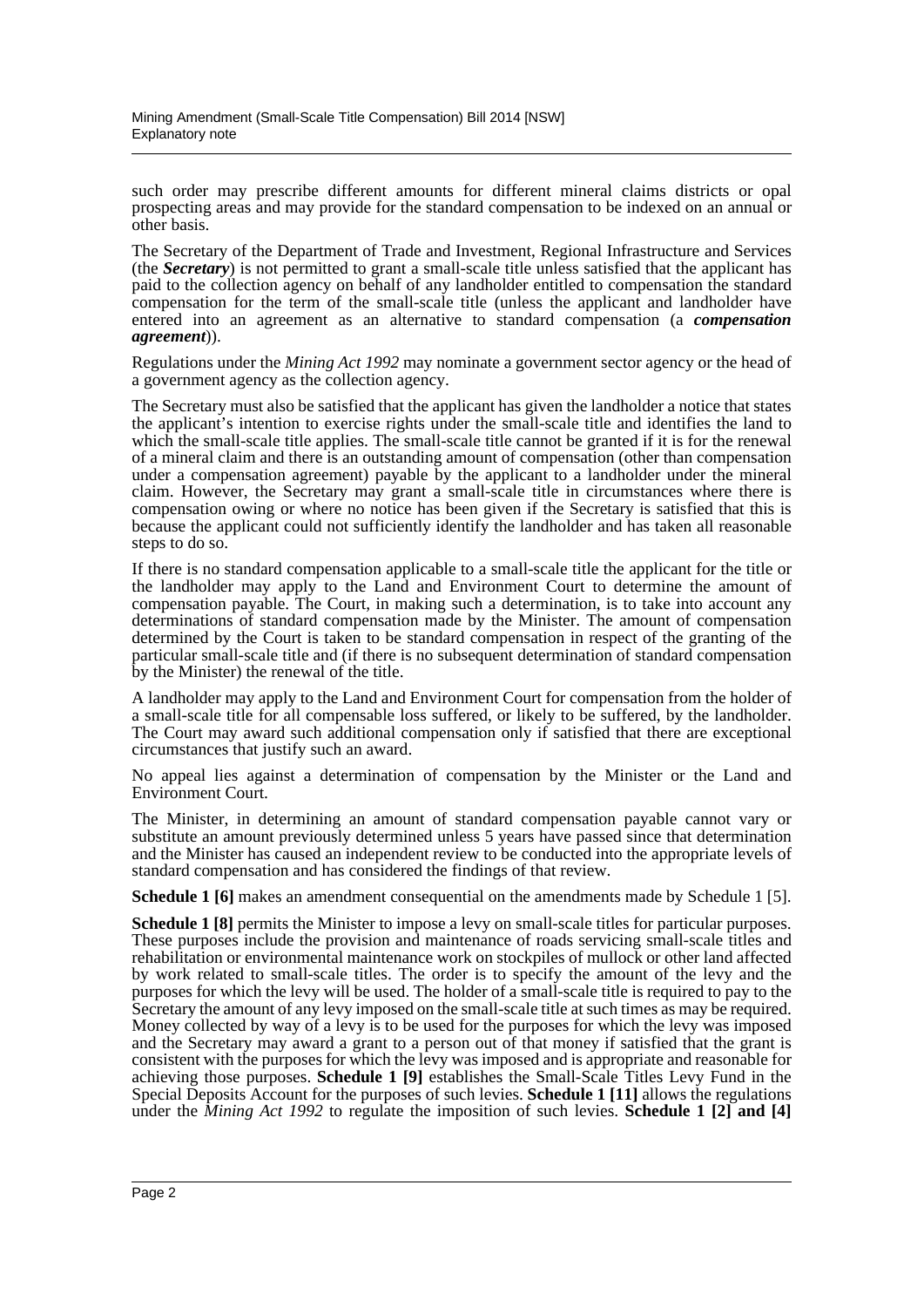provide that an application for the grant of a small-scale title may be refused if the applicant has failed to pay any such levy.

**Schedule 1 [1] and [3]** remove provisions that allow the Minister, by order published in the Gazette, to include conditions as to the compensation payable in respect of the carrying out of prospecting and mining operations under small-scale titles.

**Schedule 1 [10]** gives the Land and Environment Court jurisdiction to hear questions or disputes in connection with compensation agreements.

**Schedule 1 [12]** includes savings and transitional provisions and a provision that validates a former scheme for the collection of money from the holders of small-scale titles for the purpose of providing appropriate land tenure for persons living on land covered by (or formerly covered by) small-scale titles within Western Lands leases. The validation makes sure that money collected by or on behalf of the Department of Trade and Investment, Regional Infrastructure and Services and any predecessor of the Department was lawfully collected if it was collected for that purpose. The validation also applies to money expended for that purpose or for any ancillary purpose.

**Schedule 1 [7]** omits a redundant provision.

### **Schedule 2 Amendment of other Acts**

**Schedule 2.1** amends the *Land and Environment Court Act 1979* to require that any proceedings that relate to small-scale titles (other than proceeding in the nature of a judicial review) are to have a mandatory conciliation conference, which may be conducted on-site or at any other place determined by the Commissioner who presides over the conference. If an agreement cannot be reached, the Commissioner is to terminate the conciliation conference and dispose of the proceedings following an immediate hearing or, if the parties agree, on the basis of what occurred at the conciliation conference. However, in certain circumstances the Land and Environment Court or the Commissioner may determine that the proceedings are better determined by the Court in which case they are to be dealt with as a hearing in court.

**Schedule 2.2** amends the *Mining Amendment Act 2008* to omit items that have been rendered redundant by the amendments in Schedule 1.

### **Schedule 3 Amendment of Mining Act 1992 No 29—statute law revision amendments**

**Schedule 3** updates references as a consequence of the change of name of a Government Department and the enactment of the *Government Sector Employment Act 2013*.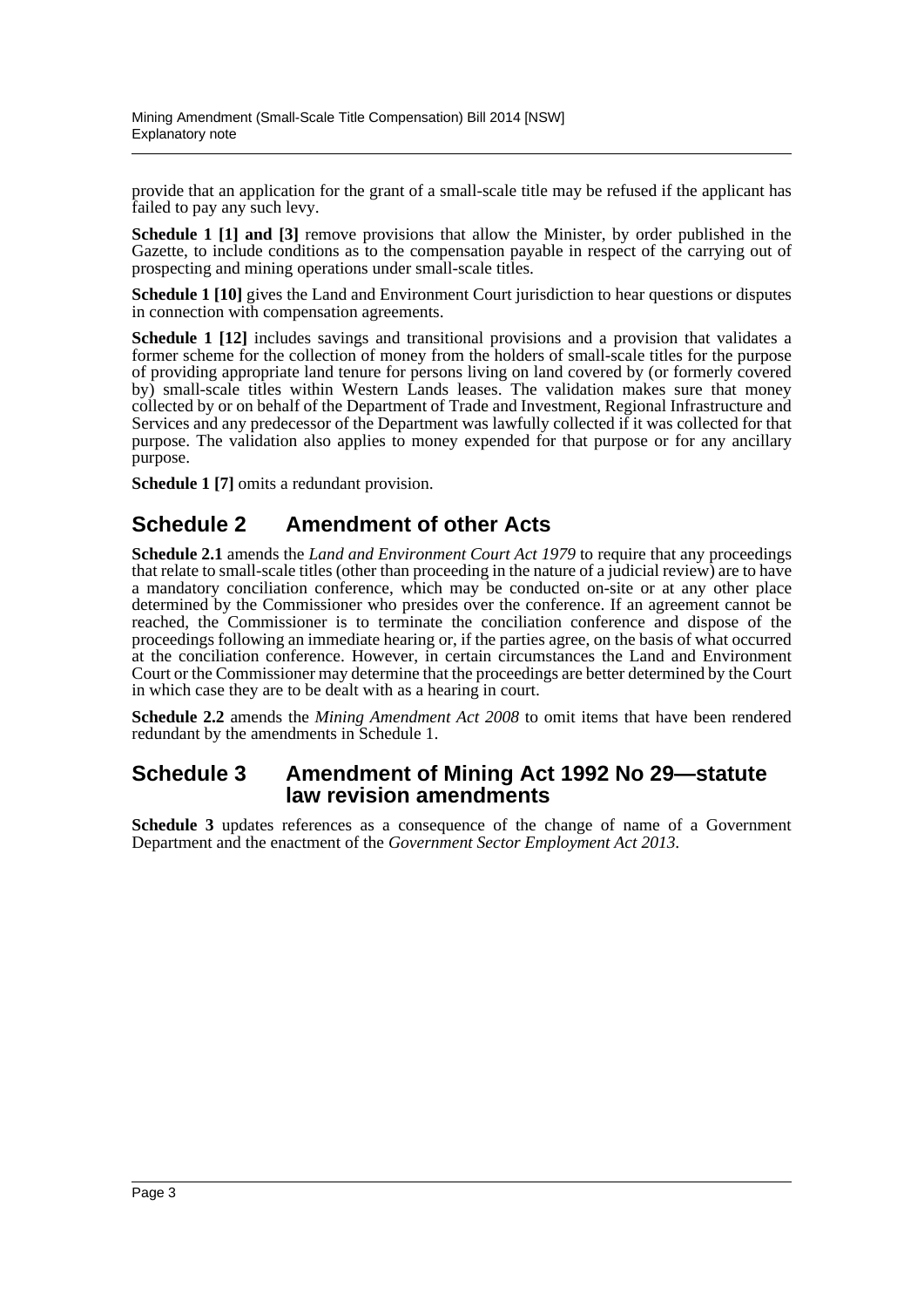First print



New South Wales

## **Mining Amendment (Small-Scale Title Compensation) Bill 2014**

## **Contents**

|            |                                                         | Page |
|------------|---------------------------------------------------------|------|
|            |                                                         |      |
|            | Name of Act                                             | 2    |
|            | Commencement                                            | 2    |
| Schedule 1 | Amendment of Mining Act 1992 No 29                      | 3    |
|            | Schedule 2 Amendment of other Acts                      | 9    |
| Schedule 3 | Amendment of Mining Act 1992 No 29-statute law revision |      |
|            | amendments                                              | 10   |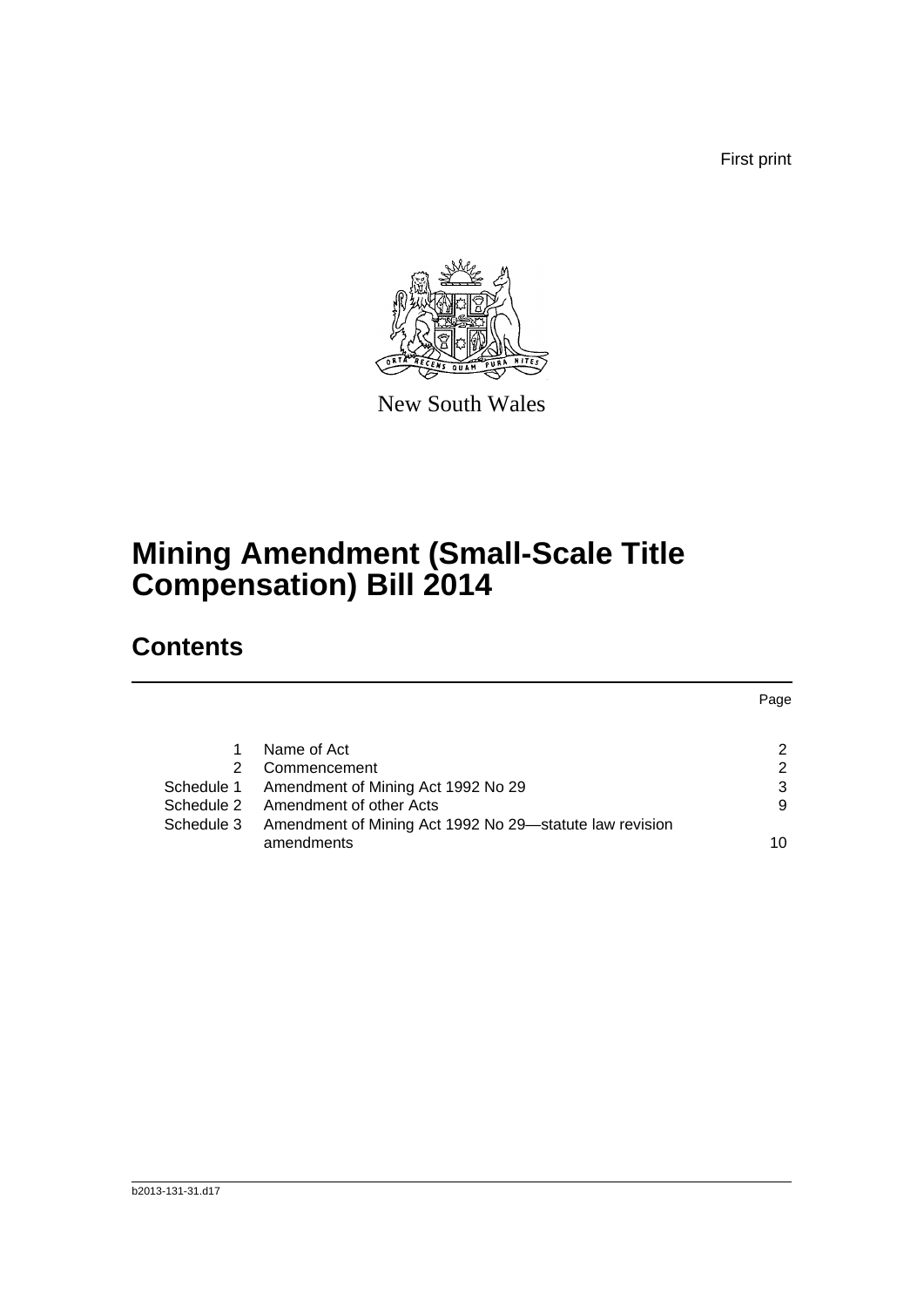

New South Wales

## **Mining Amendment (Small-Scale Title Compensation) Bill 2014**

No , 2014

#### **A Bill for**

An Act to amend the *Mining Act 1992* and other legislation to provide, in respect of small-scale titles, a system for the payment of compensation to landholders, mechanisms for resolving disputes and the imposition of levies; and for other purposes.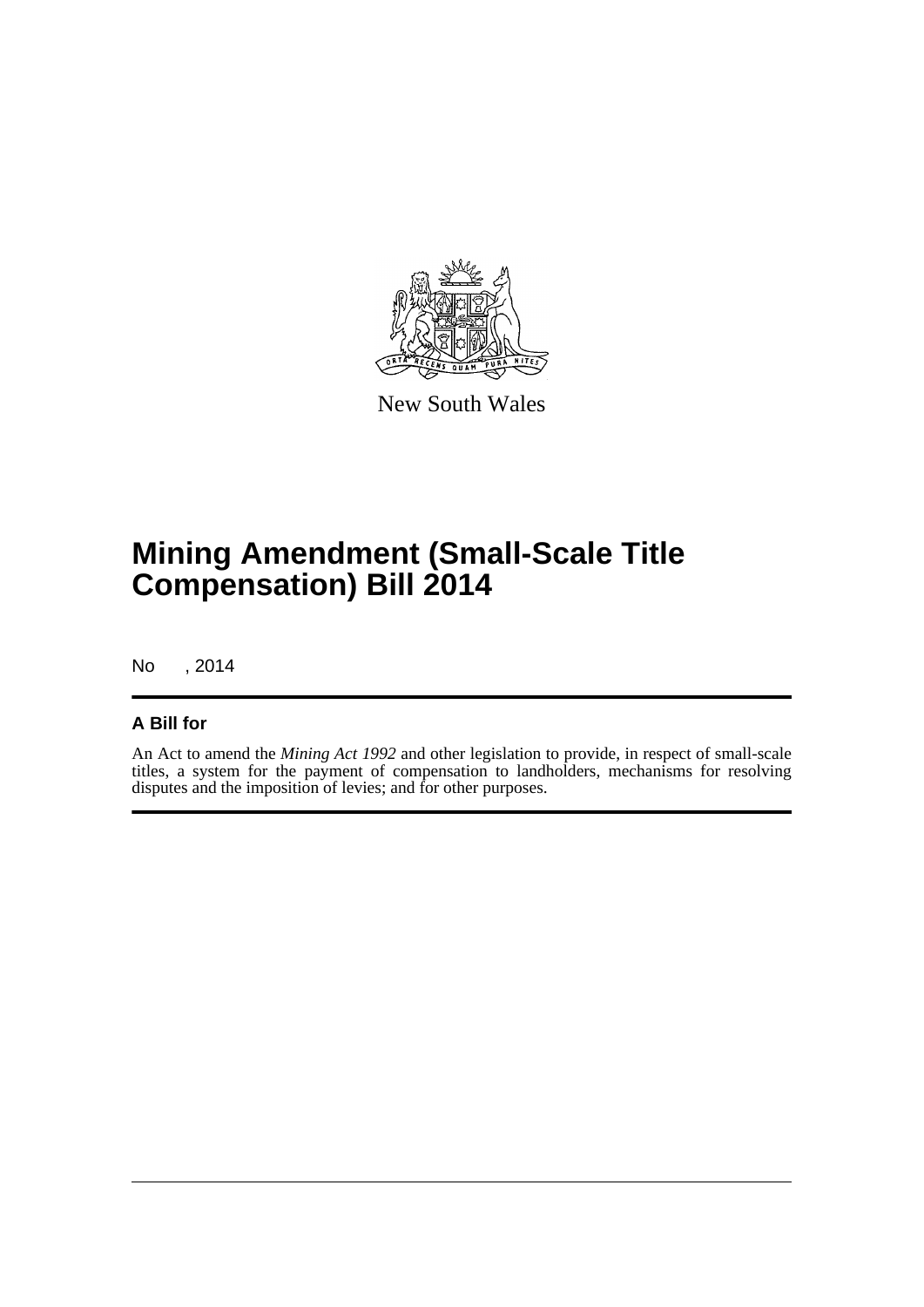Mining Amendment (Small-Scale Title Compensation) Bill 2014 [NSW]

<span id="page-5-1"></span><span id="page-5-0"></span>

| The Legislature of New South Wales enacts:                                  | 1              |
|-----------------------------------------------------------------------------|----------------|
| Name of Act                                                                 | 2              |
| This Act is the Mining Amendment (Small-Scale Title Compensation) Act 2014. | 3              |
| <b>Commencement</b>                                                         | $\overline{4}$ |
| This Act commences on a day or days to be appointed by proclamation.        | 5              |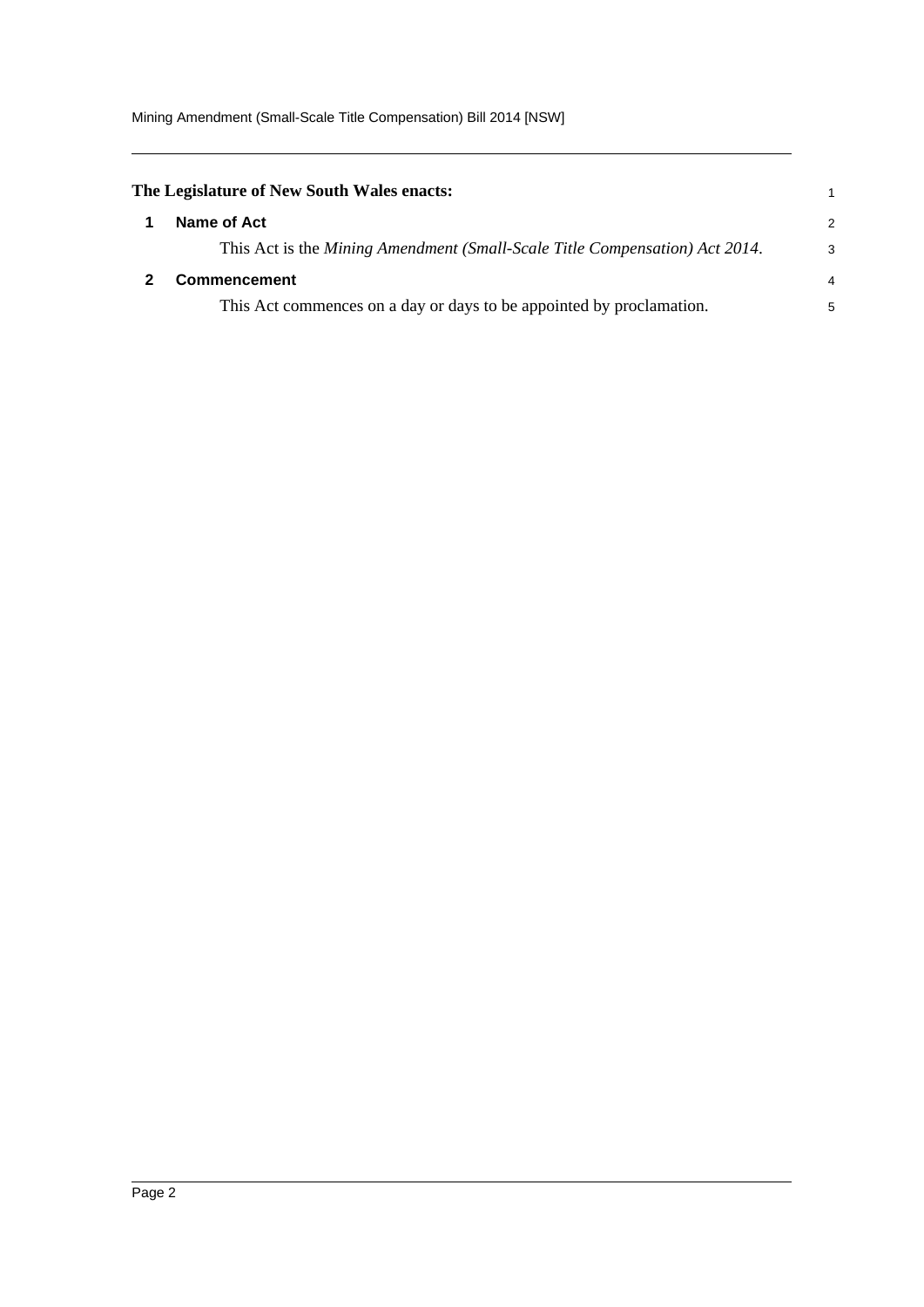<span id="page-6-0"></span>

|                                        | <b>Schedule 1</b> |                    |                    | <b>Amendment of Mining Act 1992 No 29</b>                                                                                                                                                                                                                                                                                                                                                          | 1                                |
|----------------------------------------|-------------------|--------------------|--------------------|----------------------------------------------------------------------------------------------------------------------------------------------------------------------------------------------------------------------------------------------------------------------------------------------------------------------------------------------------------------------------------------------------|----------------------------------|
| [1]                                    |                   |                    |                    | <b>Section 175 Special conditions</b>                                                                                                                                                                                                                                                                                                                                                              | $\overline{c}$                   |
|                                        |                   |                    |                    | Omit section $175(2)(g)$ .                                                                                                                                                                                                                                                                                                                                                                         | 3                                |
| $[2]$                                  |                   |                    |                    | Section 190 Power of Secretary in relation to applications                                                                                                                                                                                                                                                                                                                                         | 4                                |
| Insert after section 190 $(2)$ $(a)$ : |                   |                    |                    |                                                                                                                                                                                                                                                                                                                                                                                                    | 5                                |
|                                        |                   |                    | $\left( a1\right)$ | that the applicant has failed to pay any levy required under<br>section 292SA in relation to the mineral claim,                                                                                                                                                                                                                                                                                    | 6<br>$\overline{7}$              |
| [3]                                    |                   |                    |                    | <b>Section 223A Special conditions</b>                                                                                                                                                                                                                                                                                                                                                             | 8                                |
|                                        |                   |                    |                    | Omit section $223A(2)$ (e).                                                                                                                                                                                                                                                                                                                                                                        | 9                                |
| [4]                                    |                   |                    |                    | Section 228 Power of Secretary in relation to applications                                                                                                                                                                                                                                                                                                                                         | 10                               |
|                                        |                   |                    |                    | Insert after section $228(2)(a)$ :                                                                                                                                                                                                                                                                                                                                                                 | 11                               |
|                                        |                   |                    | $\left( a1\right)$ | that the applicant has failed to pay any levy required under<br>section 292SA in relation to the opal prospecting licence,                                                                                                                                                                                                                                                                         | 12<br>13                         |
| [5]                                    |                   | <b>Section 266</b> |                    |                                                                                                                                                                                                                                                                                                                                                                                                    | 14                               |
|                                        |                   |                    |                    | Omit sections 266 and 267. Insert instead:                                                                                                                                                                                                                                                                                                                                                         | 15                               |
|                                        | 266               |                    |                    | <b>Compensation arising under small-scale title</b>                                                                                                                                                                                                                                                                                                                                                | 16                               |
|                                        |                   | (1)                |                    | On the granting of a small-scale title, a landholder becomes entitled to<br>compensation determined under this section in lieu of compensation for any<br>compensable loss suffered, or likely to be suffered, by the landholder as a<br>result of the exercise of the rights conferred by the small-scale title.<br>Note. Small-scale title means a mineral claim or an opal prospecting licence. | 17<br>18<br>19<br>20<br>21       |
|                                        |                   | (2)                | The                | Minister may determine the compensation payable ( <i>standard</i><br><i>compensation</i> ) for the purposes of subsection (1) and the quantum of any<br>standard compensation is at the discretion of the Minister.                                                                                                                                                                                | 22<br>23<br>24                   |
|                                        |                   | (3)                |                    | A determination of the Minister is to be made by order published in the Gazette<br>and any such order:                                                                                                                                                                                                                                                                                             | 25<br>26                         |
|                                        |                   |                    | (a)                | may prescribe different amounts of standard compensation for different<br>mineral claims districts or opal prospecting areas, and                                                                                                                                                                                                                                                                  | 27<br>28                         |
|                                        |                   |                    | (b)                | may provide for standard compensation to be indexed on an annual or<br>other basis.                                                                                                                                                                                                                                                                                                                | 29<br>30                         |
|                                        |                   | (4)                | that:              | The Secretary must not grant a small-scale title to an applicant unless satisfied                                                                                                                                                                                                                                                                                                                  | 31<br>32                         |
|                                        |                   |                    | (a)                | the applicant has paid to the collection agency on behalf of any<br>landholder entitled to compensation on the granting of the small-scale<br>title the standard compensation for the term of the small-scale title<br>(unless the applicant and landholder have entered into an agreement as<br>an alternative to standard compensation (a <i>compensation agreement</i> )),<br>and               | 33<br>34<br>35<br>36<br>37<br>38 |
|                                        |                   |                    | (b)                | the applicant has given, in the manner prescribed by the regulations, any<br>such landholder a notice that states the applicant's intention to exercise<br>rights under the small-scale title and that identifies (by map or<br>otherwise) the land to which the small-scale title applies, and                                                                                                    | 39<br>40<br>41<br>42             |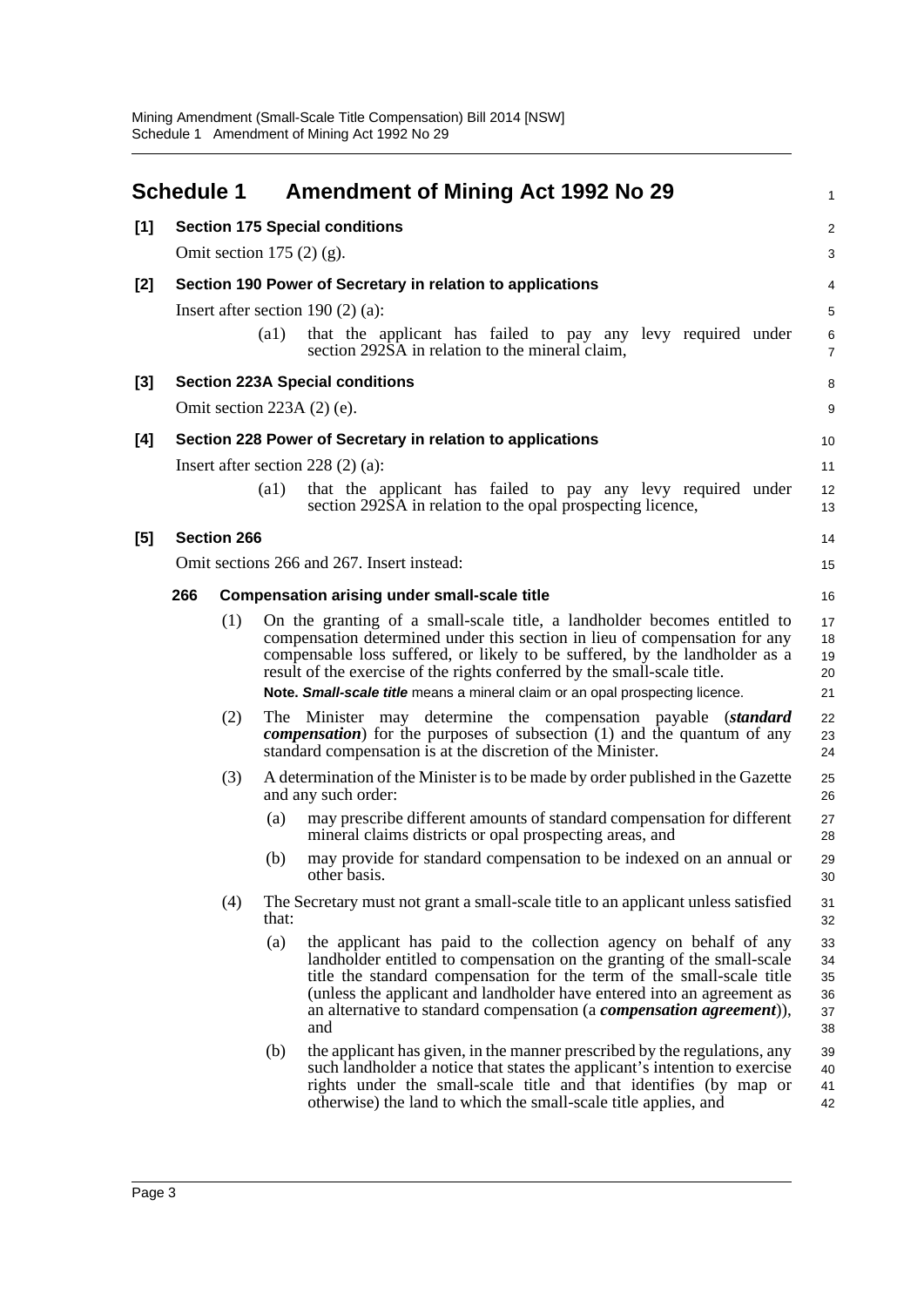- (c) if the application is for the renewal of a mineral claim, the applicant has, no later than 28 days after lodging the application, paid all outstanding amounts of compensation payable by the applicant to the landholder under the mineral claim (other than compensation that may be payable under a compensation agreement).
- (5) The Secretary may grant a small-scale title to an applicant despite the applicant failing to satisfy the Secretary of a matter specified in subsection (4) if the Secretary is satisfied that the failure occurred because the applicant, after taking all reasonable steps, has been unable to sufficiently identify a landholder for the purposes of this section. Nothing in this subsection affects the right of a landholder to compensation under this section. 10 11

39

42

- (6) The Land and Environment Court:
	- (a) may determine the compensation payable for the purposes of subsection (1) in respect of a small-scale title for which no standard compensation has been determined by the Minister, and
	- (b) may make any such determination on the application of the landholder or the applicant for the small-scale title, and
	- (c) in determining the compensation payable is to have regard to any determinations of standard compensation made by the Minister.
- (7) Compensation determined by the Court under subsection (6) is taken to be standard compensation in respect of:
	- (a) the grant of the relevant small-scale title, and
	- (b) the grant of a renewal of the title (but only if the Minister does not, within the term of the title, make a determination of standard compensation in respect of the title).
- (8) The Land and Environment Court may, in exceptional circumstances and despite subsection (1), award a landholder compensation for the compensable loss suffered, or likely to be suffered, by the landholder as a result of the exercise of the rights conferred by a small-scale title, but only if:
	- (a) the application for such compensation is made to the Court no later than 60 days after the notice under subsection (4) (b) is given to the landholder in respect of the title, and
	- (b) there is no compensation agreement in place in respect of the title between the landholder and the person from whom compensation is sought.
- (9) Division 3 does not apply to a determination of compensation under this section. However, sections 271, 272 (other than section 272 (1) (b) (i)) and 275 do apply to a determination of compensation under subsection (8). 36 37 38
- (10) No appeal lies against a determination of compensation under this section.
- (11) The Minister cannot vary or substitute a standard compensation amount previously determined by the Minister under this section unless: 40 41
	- (a) at least 5 years have passed since that previous determination, and
	- (b) the Minister has caused an independent review to be conducted into the appropriate levels of standard compensation and has considered the findings of that review. 43 44 45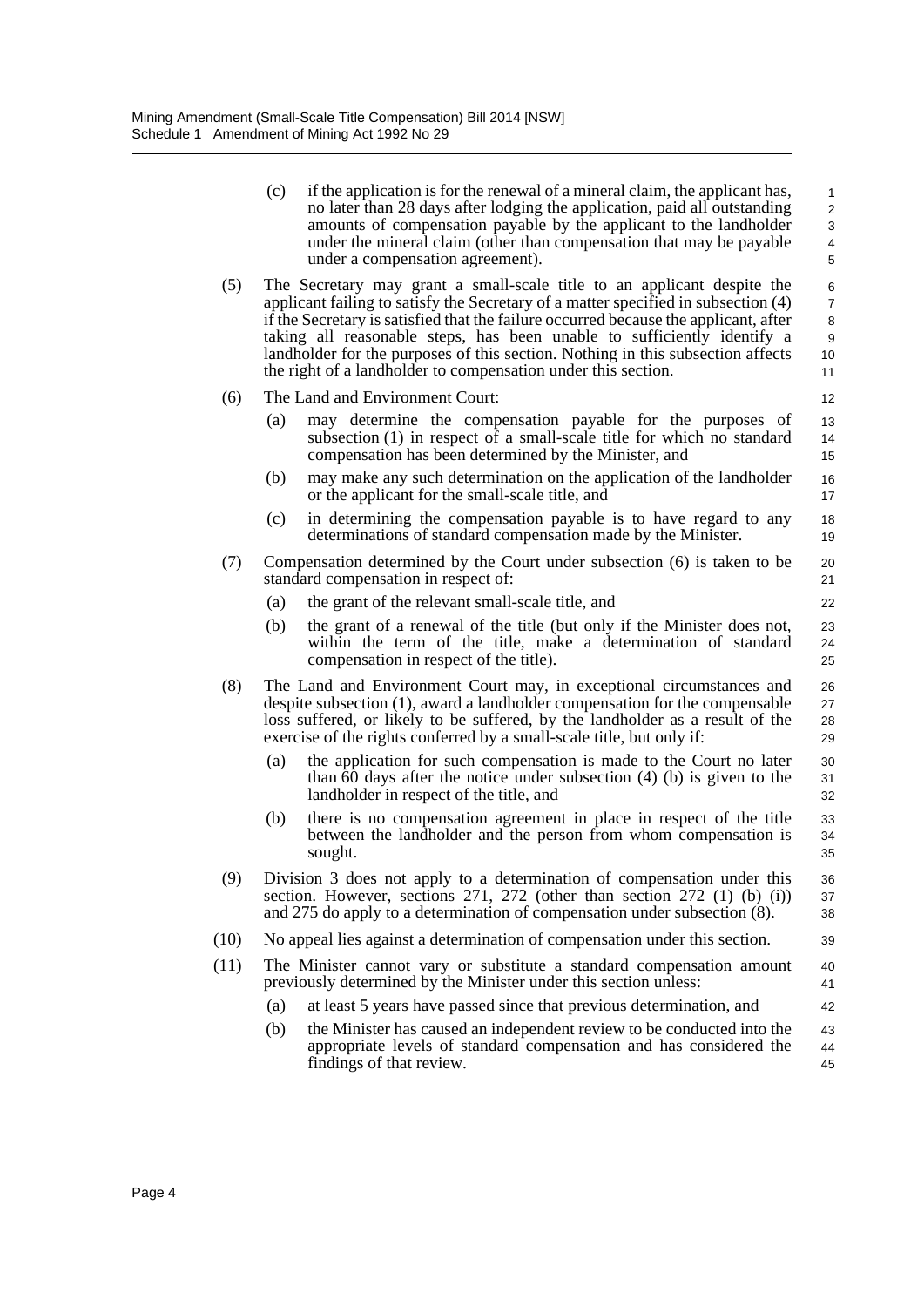|     |              | (12)                       |         | The regulations may make provisions for or with respect to the collection of<br>standard compensation by the collection agency and the payment of that<br>compensation to landholders, and in particular may:                | $\mathbf{1}$<br>$\overline{c}$<br>3 |
|-----|--------------|----------------------------|---------|------------------------------------------------------------------------------------------------------------------------------------------------------------------------------------------------------------------------------|-------------------------------------|
|     |              |                            | (a)     | prescribe fees in respect of the exercise of functions by or on behalf of<br>the collection agency under this section, and                                                                                                   | $\overline{4}$<br>5                 |
|     |              |                            | (b)     | permit any such function to be delegated to Service NSW as a customer<br>service function.                                                                                                                                   | 6<br>$\overline{7}$                 |
|     |              | (13)                       |         | In this section:                                                                                                                                                                                                             | 8                                   |
|     |              |                            | agency. | collection agency means a government sector agency or the head of a<br>government sector agency nominated by the regulations as the collection                                                                               | 9<br>10<br>11                       |
|     |              |                            |         | <i>grant</i> of a small-scale title includes, in the case of a mineral claim, the grant<br>of a renewal of the small-scale title.                                                                                            | 12<br>13                            |
|     |              |                            |         | <b>term</b> of a small-scale title includes, in the case of the renewal of a mineral<br>claim, any period during which, before its renewal, the mineral claim was<br>taken to continue to have effect under section 197 (3). | 14<br>15<br>16                      |
| [6] |              |                            |         | Section 267A Effect of determination and payment of compensation under<br>provisions of Commonwealth Native Title Act                                                                                                        | 17<br>18                            |
|     |              |                            |         | Omit ", 266 or 267" from section 267A $(1)$ (a). Insert instead "or 266".                                                                                                                                                    | 19                                  |
| [7] |              | <b>Section 278 Appeals</b> |         |                                                                                                                                                                                                                              | 20                                  |
|     |              | Omit the section.          |         |                                                                                                                                                                                                                              | 21                                  |
| [8] |              | Part 14AA                  |         |                                                                                                                                                                                                                              | 22                                  |
|     |              | Insert after Part 14A:     |         |                                                                                                                                                                                                                              | 23                                  |
|     |              | Part 14AA                  |         | <b>Small-scale title levies</b>                                                                                                                                                                                              | 24                                  |
|     | <b>292SA</b> |                            |         | Levy may be imposed by Minister                                                                                                                                                                                              | 25                                  |
|     |              | (1)                        |         | The Minister may, by order published in the Gazette, impose a levy on<br>small-scale titles for any one or more of the following purposes:                                                                                   | 26<br>27                            |
|     |              |                            | (a)     | the provision and maintenance of roads servicing small-scale titles and<br>road related infrastructure (including gates, grids and signs),                                                                                   | 28<br>29                            |
|     |              |                            | (b)     | rehabilitation or environmental maintenance work on land not held<br>under a small-scale title but affected by work relating to small-scale<br>titles,                                                                       | 30<br>31<br>32                      |
|     |              |                            | (c)     | rehabilitation or environmental maintenance work on stockpiles of<br>mullock,                                                                                                                                                | 33<br>34                            |
|     |              |                            | (d)     | any purpose prescribed by the regulations,                                                                                                                                                                                   | 35                                  |
|     |              |                            | (e)     | any purpose ancillary to a purpose set out in paragraphs $(a)$ – $(d)$ .                                                                                                                                                     | 36                                  |
|     |              | (2)                        |         | The amount of the levy is the amount specified in the order.                                                                                                                                                                 | 37                                  |
|     | 292SB        |                            |         | <b>Orders imposing levy</b>                                                                                                                                                                                                  | 38                                  |
|     |              | (1)                        |         | An order of the Minister under section 292SA (a levy order) is to set out the<br>purpose for which the levy is being imposed.                                                                                                | 39<br>40                            |
|     |              | (2)                        |         | A levy order may impose a levy that is payable once only or may impose a levy<br>that is payable on a recurrent basis as specified in the order.                                                                             | 41<br>42                            |

**[7] Section 278 Appeals**

**[8]**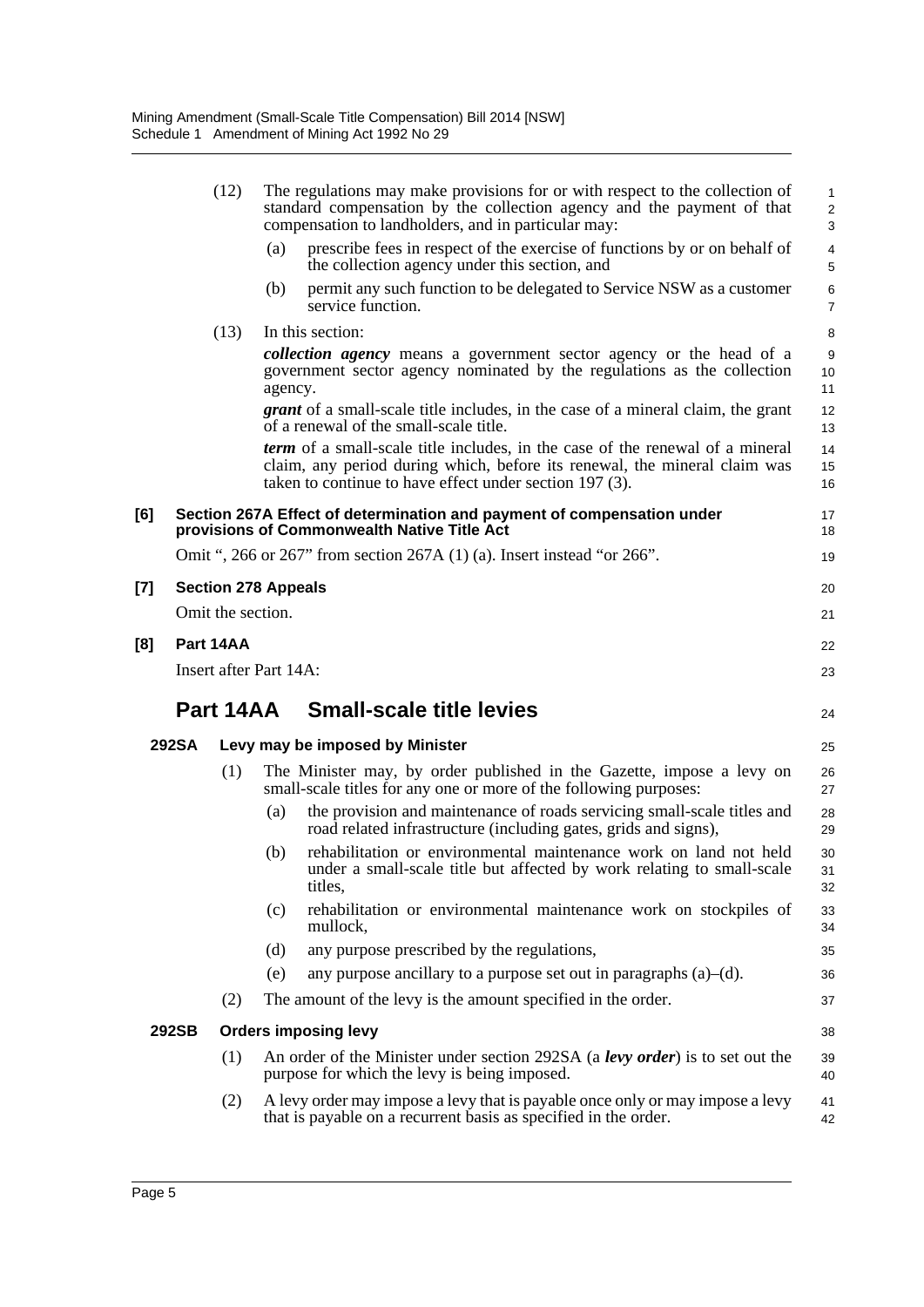|             | (3)                 | A levy order may apply to all small-scale titles or be limited to small-scale<br>titles of a specified class.                                                                                                                                                                                                        | $\mathbf{1}$<br>2        |
|-------------|---------------------|----------------------------------------------------------------------------------------------------------------------------------------------------------------------------------------------------------------------------------------------------------------------------------------------------------------------|--------------------------|
|             | (4)                 | More than one levy order may be made under this Part and more than one levy<br>may be imposed on a particular small-scale title.                                                                                                                                                                                     | 3<br>4                   |
| 292SC       |                     | Holder of small-scale title required to pay levy                                                                                                                                                                                                                                                                     | $\mathbf 5$              |
|             | (1)                 | The holder of a small-scale title is required to pay to the Secretary the amount<br>of any levy imposed on the small-scale title under this Part at such times as<br>may be required by the order imposing the levy.                                                                                                 | 6<br>$\overline{7}$<br>8 |
|             | (2)                 | The Secretary may recover the amount of any such levy from the holder of a<br>small-scale title as a debt in any court of competent jurisdiction.                                                                                                                                                                    | 9<br>10                  |
| 292SD       |                     | Use of money raised through levy                                                                                                                                                                                                                                                                                     | 11                       |
|             | (1)                 | Money collected by way of a levy under this Part is to be used for the purposes<br>for which the levy was imposed.                                                                                                                                                                                                   | 12<br>13                 |
|             | (2)                 | The Secretary may, on the application of a person, award a grant to the person<br>from any money collected by way of any such levy if the Secretary is satisfied<br>that the grant is consistent with the purposes for which the levy was imposed<br>and is appropriate and reasonable for achieving those purposes. | 14<br>15<br>16<br>17     |
|             | <b>Section 292V</b> |                                                                                                                                                                                                                                                                                                                      | 18                       |
|             |                     | Insert after section 292U:                                                                                                                                                                                                                                                                                           | 19                       |
| <b>292V</b> |                     | <b>Small-Scale Titles Levy Fund</b>                                                                                                                                                                                                                                                                                  | 20                       |
|             | (1)                 | There is to be established in the Special Deposits Account a fund called the<br>Small-Scale Titles Levy Fund.                                                                                                                                                                                                        | 21<br>22                 |
|             | (2)                 | The Small-Scale Titles Levy Fund is to be administered by the Secretary.                                                                                                                                                                                                                                             | 23                       |
|             | (3)                 | There is payable into the Small-Scale Titles Levy Fund:                                                                                                                                                                                                                                                              | 24                       |
|             |                     | small-scale title levies payable under Part 14AA of this Act, and<br>(a)                                                                                                                                                                                                                                             | 25                       |
|             |                     | (b)<br>all money directed or authorised to be paid into the Small-Scale Titles<br>Levy Fund by or under this or any other Act, and                                                                                                                                                                                   | 26<br>27                 |
|             |                     | the proceeds from the investment of money in the Small-Scale Titles<br>(c)<br>Levy Fund.                                                                                                                                                                                                                             | 28<br>29                 |
|             | (4)                 | There is payable from the Small-Scale Titles Levy Fund:                                                                                                                                                                                                                                                              | 30                       |
|             |                     | such amounts as the Secretary awards as grants under section 292SD,<br>(a)<br>and                                                                                                                                                                                                                                    | 31<br>32                 |
|             |                     | administrative expenses incurred in relation to the Small-Scale Titles<br>(b)<br>Levy Fund, and                                                                                                                                                                                                                      | 33<br>34                 |
|             |                     | administrative expenses incurred in relation to the collection and<br>(c)<br>recovery of amounts payable into the Small-Scale Titles Levy Fund,<br>and                                                                                                                                                               | 35<br>36<br>37           |
|             |                     | any refund required under this Act of an amount paid as a small-scale<br>(d)<br>title levy.                                                                                                                                                                                                                          | 38<br>39                 |
|             | (5)                 | The Small-Scale Titles Levy Fund is to be divided into separate accounts in<br>respect of levies collected for different purposes referred to in section 292SA<br>to ensure that, as far as is practicable, money collected by way of a levy is used<br>for the purposes for which the levy was imposed.             | 40<br>41<br>42<br>43     |

**[9]**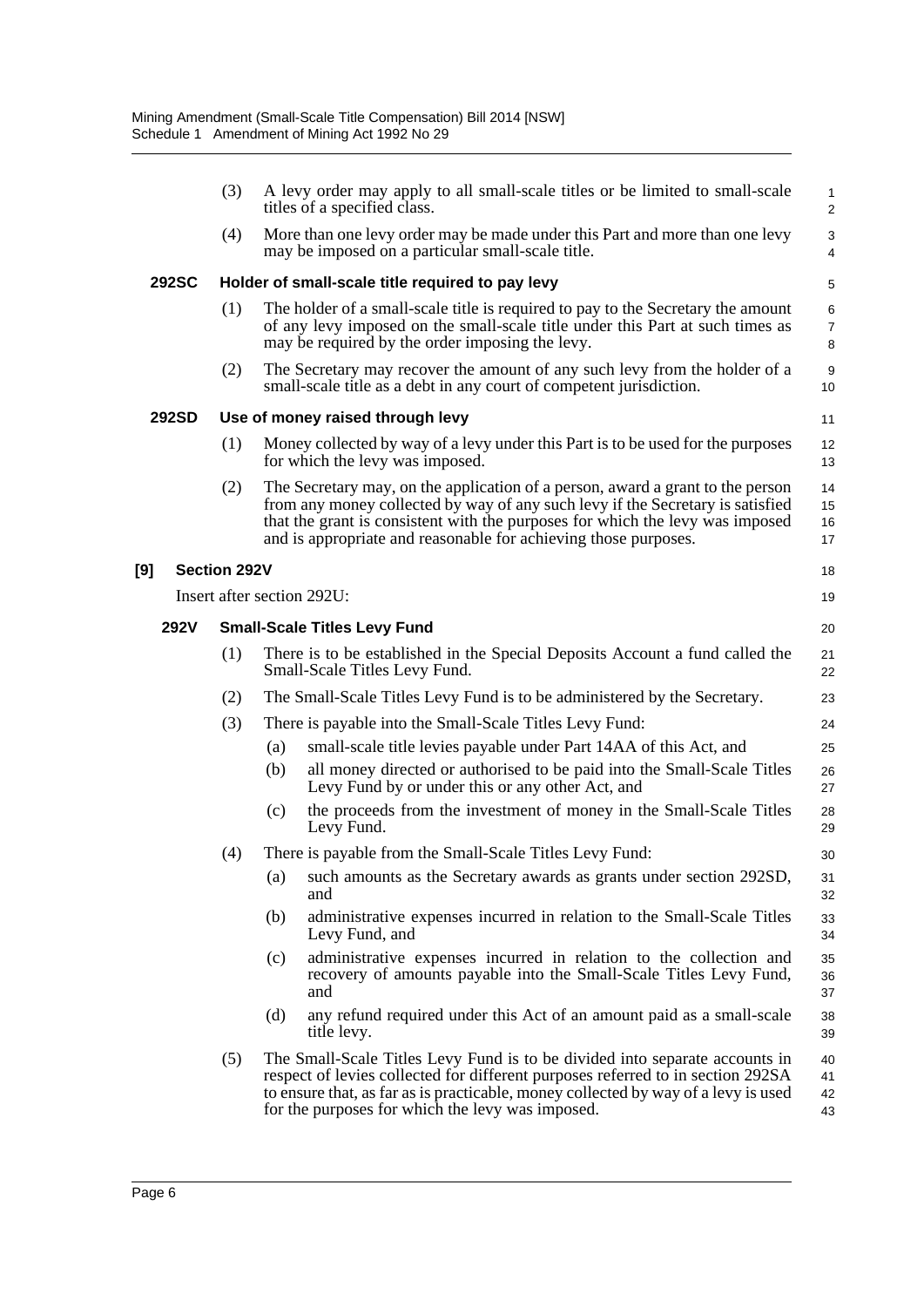|        | (6)                    | The Secretary may invest money in the Small-Scale Titles Levy Fund in any<br>manner authorised by the <i>Public Authorities (Financial Arrangements)</i><br>Act 1987.                                                                                                                                                                                                         | $\overline{\mathbf{c}}$<br>3 |
|--------|------------------------|-------------------------------------------------------------------------------------------------------------------------------------------------------------------------------------------------------------------------------------------------------------------------------------------------------------------------------------------------------------------------------|------------------------------|
|        | (7)                    | The annual report of the Department is to include details of the amounts paid<br>from the Small-Scale Titles Levy Fund during the financial year to which the<br>report relates and the purposes for which those payments were made.                                                                                                                                          | 4<br>5<br>6                  |
| [10]   |                        | Section 293 Jurisdiction of Land and Environment Court                                                                                                                                                                                                                                                                                                                        | 7                            |
|        |                        | Insert after section 293 $(1)$ (t):                                                                                                                                                                                                                                                                                                                                           | 8                            |
|        |                        | (t1)<br>any question or dispute in connection with a compensation agreement<br>under section 266,                                                                                                                                                                                                                                                                             | 9<br>10                      |
| $[11]$ |                        | <b>Schedule 4 Regulation making powers</b>                                                                                                                                                                                                                                                                                                                                    | 11                           |
|        | Insert after clause 6: |                                                                                                                                                                                                                                                                                                                                                                               | 12                           |
|        | 7                      | Levies on small-scale titles                                                                                                                                                                                                                                                                                                                                                  | 13                           |
|        |                        | Regulating the imposition of levies on small-scale titles and authorising the<br>postponement, refund or waiver of such levies.                                                                                                                                                                                                                                               | 14<br>15                     |
| [12]   |                        | Schedule 6 Savings, transitional and other provisions                                                                                                                                                                                                                                                                                                                         | 16                           |
|        |                        | Insert at the end of the Schedule with appropriate Part and clause numbering:                                                                                                                                                                                                                                                                                                 | 17                           |
|        | <b>Part</b>            | Provisions consequent on enactment of Mining<br><b>Amendment (Small-Scale Title Compensation)</b>                                                                                                                                                                                                                                                                             | 18<br>19                     |
|        |                        | <b>Act 2014</b>                                                                                                                                                                                                                                                                                                                                                               | 20                           |
|        |                        | Validation of scheme for the collection of funds from small-scale title holders                                                                                                                                                                                                                                                                                               | 21                           |
|        | (1)                    | In this clause:                                                                                                                                                                                                                                                                                                                                                               | 22                           |
|        |                        | <b>Department</b> includes a predecessor of the Department.                                                                                                                                                                                                                                                                                                                   | 23                           |
|        |                        | <i>the Scheme</i> means the scheme established within the Department to provide<br>for the voluntary surrender of land held under Western Lands leases to<br>facilitate the grant of leases for residence to cover the area of mineral claims<br>known as residential mineral claims, and for the payment of compensation in<br>connection with any such voluntary surrender. | 24<br>25<br>26<br>27<br>28   |
|        | (2)                    | Money collected by, or on behalf of, the Department from holders of<br>small-scale titles before the commencement of this clause, was lawfully<br>collected if it was collected for the purposes of the Scheme.                                                                                                                                                               | 29<br>30<br>31               |
|        | (3)                    | Money expended, whether before or after the commencement of this clause,<br>from money referred to in subclause (2) is lawfully expended if it is expended<br>for the purposes of the Scheme including for purposes ancillary to the Scheme.                                                                                                                                  | 32<br>33<br>34               |
|        |                        | Agreements taken to be compensation agreements                                                                                                                                                                                                                                                                                                                                | 35                           |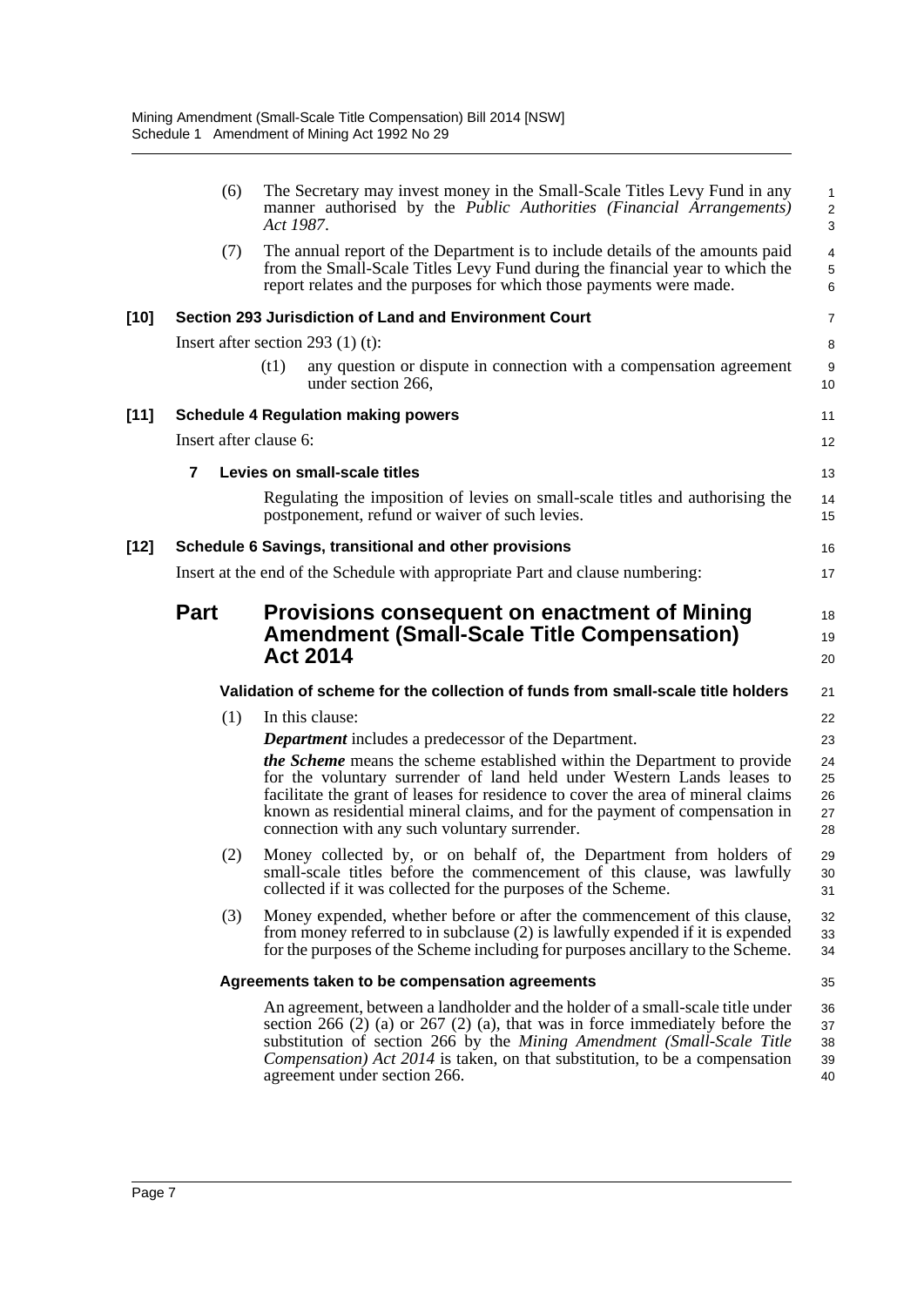#### **Appeals**

Section 278 (2) as repealed by the *Mining Amendment (Small-Scale Title Compensation) Act 2014* continues to apply in respect of an assessment of compensation made before that repeal. 2 3 4

1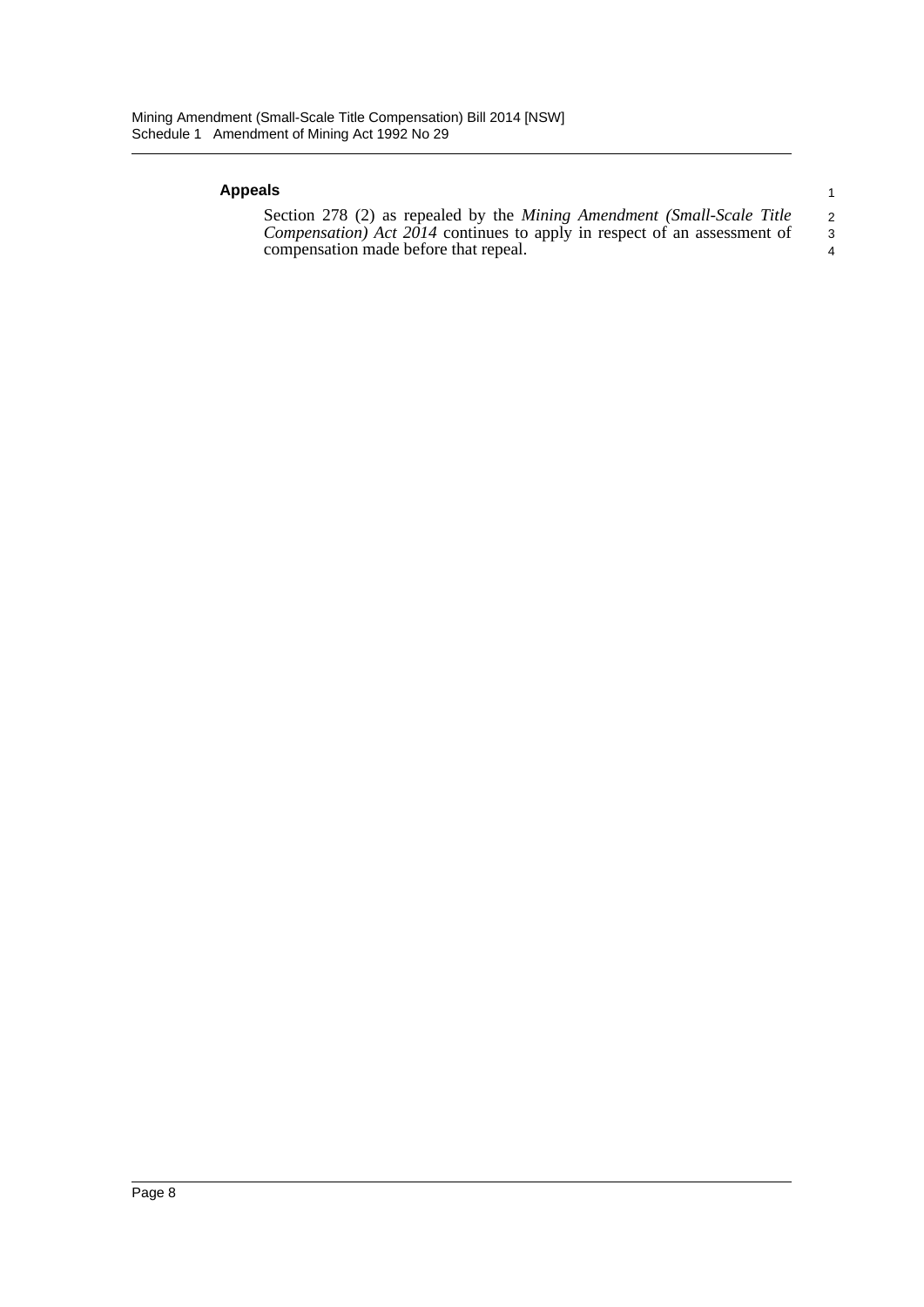<span id="page-12-0"></span>

|     | <b>Schedule 2</b>  |     | <b>Amendment of other Acts</b>                                                                                                                                                                                                                                                                                                                                             | 1                             |  |
|-----|--------------------|-----|----------------------------------------------------------------------------------------------------------------------------------------------------------------------------------------------------------------------------------------------------------------------------------------------------------------------------------------------------------------------------|-------------------------------|--|
| 2.1 |                    |     | Land and Environment Court Act 1979 No 204                                                                                                                                                                                                                                                                                                                                 | $\overline{2}$                |  |
|     | <b>Section 41A</b> |     |                                                                                                                                                                                                                                                                                                                                                                            |                               |  |
|     |                    |     | Insert before section 42:                                                                                                                                                                                                                                                                                                                                                  | 4                             |  |
|     | 41A                |     | <b>Mandatory conciliation and arbitration</b>                                                                                                                                                                                                                                                                                                                              | 5                             |  |
|     |                    | (1) | This section applies to proceedings relating to small-scale titles that are<br>pending in Class 8 of the Court's jurisdiction to hear and dispose of<br>proceedings arising under the <i>Mining Act 1992</i> other than proceedings relating<br>to a matter referred to in section 293 (1) (q) of that Act.                                                                | 6<br>$\overline{7}$<br>8<br>9 |  |
|     |                    | (2) | Section 34 applies to the proceedings (in the same way as it applies to<br>proceedings in Class 1, 2 or 3 of the Court's jurisdiction) but with the<br>following modifications:                                                                                                                                                                                            | 10<br>11<br>12                |  |
|     |                    |     | the Court must arrange a conciliation conference between the parties<br>(a)<br>and their representatives with or without their consent at such place as<br>the Court determines,                                                                                                                                                                                           | 13<br>14<br>15                |  |
|     |                    |     | if no agreement of a kind referred to in section $34$ (3) is reached, the<br>(b)<br>Commissioner who presides over the conciliation conference must<br>terminate the conciliation conference and, subject to this section,<br>dispose of the proceedings:                                                                                                                  | 16<br>17<br>18<br>19          |  |
|     |                    |     | following a hearing held forthwith, or<br>(i)                                                                                                                                                                                                                                                                                                                              | 20                            |  |
|     |                    |     | if the parties consent, on the basis of what has occurred at the<br>(ii)<br>conciliation conference.                                                                                                                                                                                                                                                                       | 21<br>22                      |  |
|     |                    | (3) | The Court or the Commissioner may at any time, if the Court or Commissioner<br>thinks it appropriate in the circumstances of the case, determine that<br>proceedings are not to be dealt with or are not to continue to be dealt with<br>under subsection (2). A determination may be made on the motion of the Court<br>or Commissioner or on application by the parties. | 23<br>24<br>25<br>26<br>27    |  |
|     |                    | (4) | If the Court or Commissioner determines that proceedings are not to be dealt<br>with or are not to continue to be dealt with under subsection (2), the<br>proceedings are to be dealt with as a hearing in court and sections 38 and 39<br>apply as far as is relevant as if the proceedings were proceedings in Class 1, 2<br>or 3 of the Court's jurisdiction.           | 28<br>29<br>30<br>31<br>32    |  |
| 2.2 |                    |     | <b>Mining Amendment Act 2008 No 19</b>                                                                                                                                                                                                                                                                                                                                     | 33                            |  |
| [1] |                    |     | <b>Schedule 1 Amendment of Mining Act 1992</b>                                                                                                                                                                                                                                                                                                                             | 34                            |  |
|     |                    |     | Omit Schedule 1 [228], [229], [231]–[235], [240] and [285].                                                                                                                                                                                                                                                                                                                | 35                            |  |
| [2] |                    |     | Schedule 1 [246C]                                                                                                                                                                                                                                                                                                                                                          | 36                            |  |
|     |                    |     | Omit proposed section 293 $(1)$ (v2).                                                                                                                                                                                                                                                                                                                                      | 37                            |  |